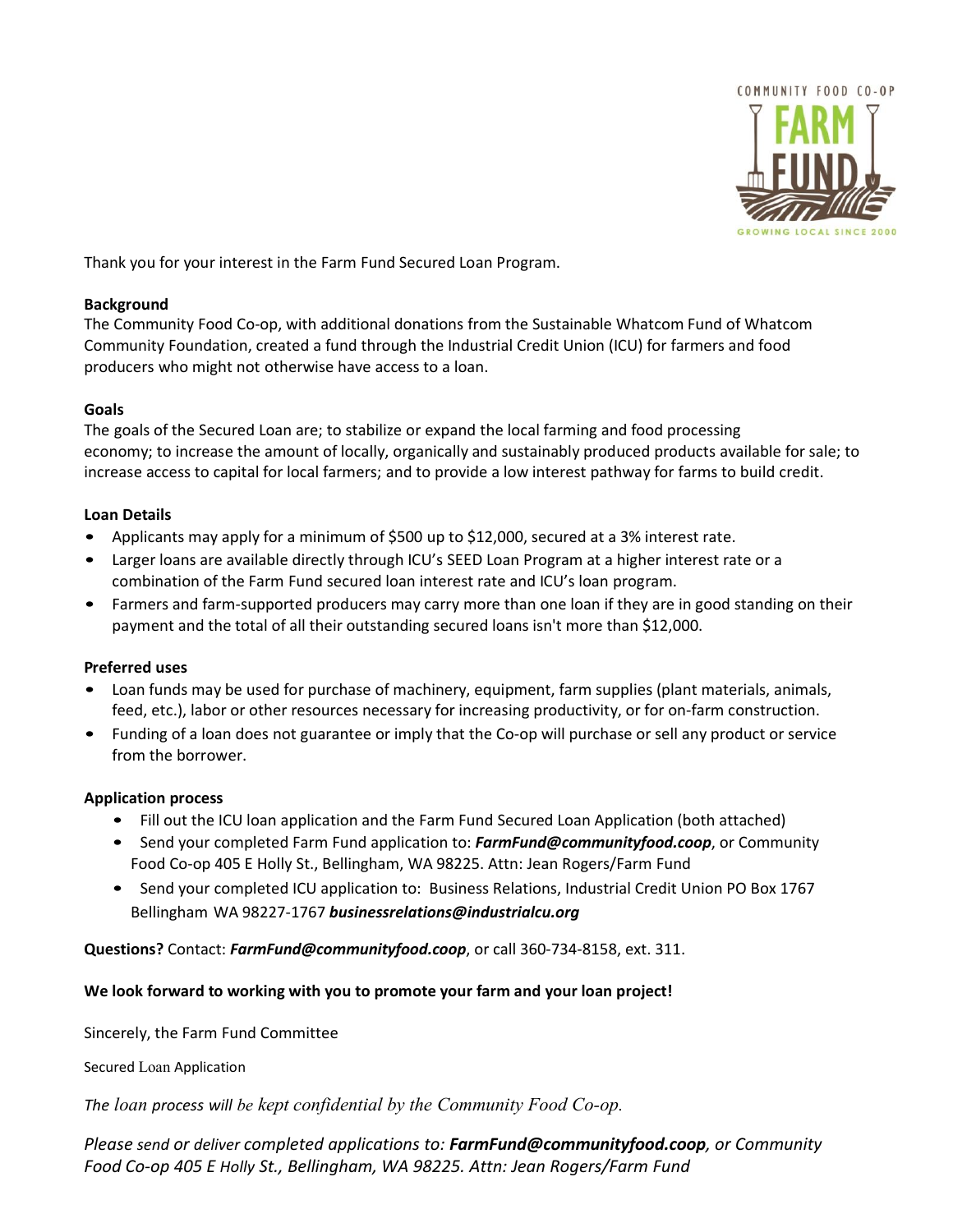

## *Community Food Co-op Farm Fund Secured Loan Application*

| Name:                        | Name of Business:         |
|------------------------------|---------------------------|
| Phone Number:                | Address:                  |
| Email address:               | Website:                  |
| Total loan amount requested: | Total project expenses:   |
| Proposed term:               | Proposed payment amounts: |

## **Farm Fund Secured Loan Eligibility and Checklist**

All food and farm producers and processors in Whatcom and Skagit County and supplying Whatcom County are eligible to apply. Applicants must have a business plan or existing farm or production operation with a demonstrated business history. Loan applications will be reviewed by the Farm Fund Secured Loan Sub-Committee and ICU. The Farm Fund prioritizes projects that focus on some or all of the following areas:

- 1. Local production, supply, and impact on Whatcom County
- 2. Environmental Stewardship
- 3. Strength of business plan
- 4. Social impact
	- Fair labor practices plan
	- Diversity: minority, women owned or cooperative businesses
	- Increasing food access to vulnerable populations
- 5. Creating new markets and developing infrastructure
	- Innovation: seasonality and season extension, energy efficiency, creation of new markets etc.
	- Diversification of products and farms
	- Filling gaps in local food supply
	- Potential for community capacity building (benefits to multiple farm and/or food producers)

#### Secured Loan Application

*The loan process will be kept confidential by the Community Food Co-op.*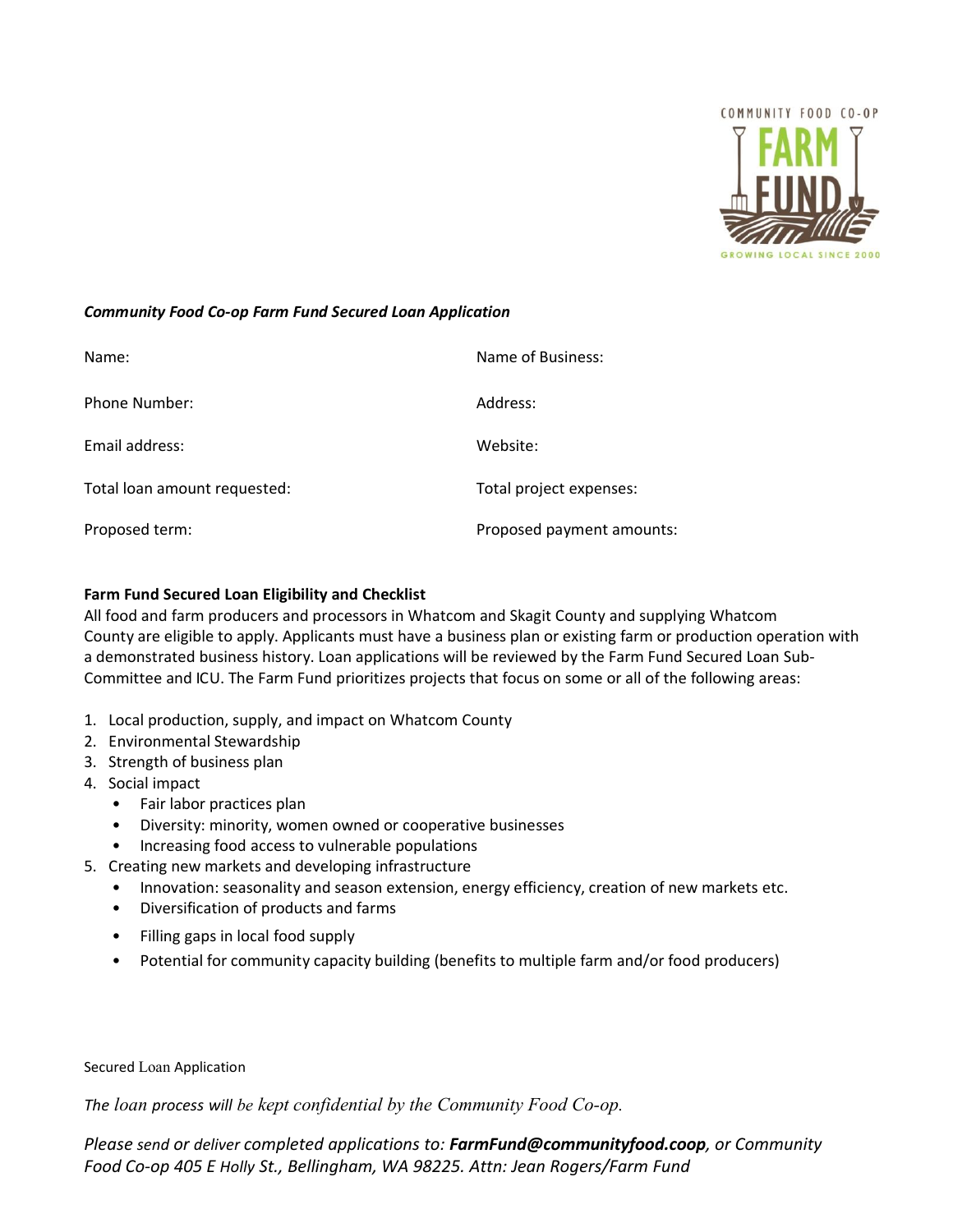*Please respond to the following questions:*

- □ Describe how your loan will be used and how the proposed project will impact the viability of your business.
- □ Describe how your proposed loan and project will meet the Farm Fund goals and checklist, including how your project will impact Whatcom County production and/or supply. *(Please address the areas applicable to your farm and your application -- the more complete and relevant to the numbered checklist on page 1, the better)*
- □ Are you GAP certified, or have you taken the GAP training?
- □ Are you certified organic? Transitional? Other (please describe)
- □ Do you have liability insurance of \$1 million? If so, name of insurer:
- □ Product(s) expected to be sold as a result of this loan:
- □ Intended market and method of sale of finished product(s): (*For example, direct to the general public via the Bellingham Farmer*'*s Market)*
- □ Attach a one page business description, including location, type of business, years in business, marketable products and where sold, number of employees, gross sales, physical plant/community kitchen, processing facility (land, house, barns, green houses, and livestock inventory. If possible, please attach your farm plan, schedule or other relevant information.

Secured Loan Application

*The loan process will be kept confidential by the Community Food Co-op.*